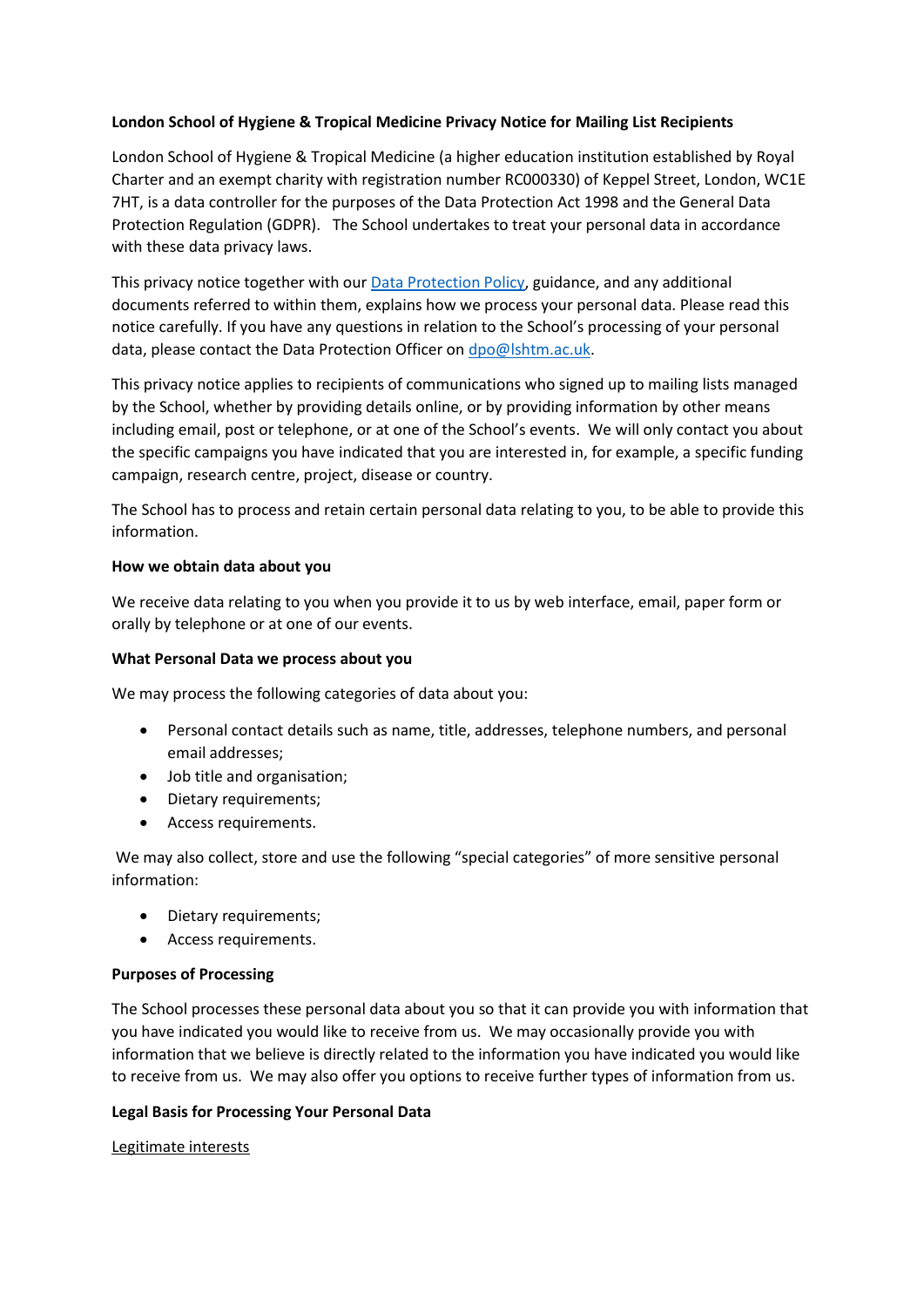Under the new data protection law starting in May 2018 we have a number of lawful reasons that we can use (or 'process') people's personal information. One of the lawful reasons is called "legitimate interests".

Broadly speaking "legitimate interests" means that we can process your personal information if:

- we have a genuine and legitimate reason; and
- we are not harming any of your rights and interests

This means that when you provide your personal details to us we use your information for our legitimate business interests to carry out our work raising awareness of our work in the specific area you have indicated an interest in. Before doing this, we will also carefully consider and balance any potential impact on you and your rights.

Some typical examples of when we might use the approach are for continuing to make you aware of direct marketing, enhancing, modifying or improving our services, and determining the effectiveness of our campaigns and fundraising.

We use various ways to achieve our [mission and strategy:](https://www.lshtm.ac.uk/aboutus/introducing/mission) we believe that people who share our values would love to know how to support us. We will process the personal information you have supplied to us to conduct and manage our business to enable us to give you the most appropriate marketing, information, service and products and provide the best and most secure experience. These are what we consider to be our "legitimate Interests".

### Your consent

Occasionally, we may need to process your data on the basis of your consent. If this happens, we will seek your consent to process your data for that purpose. We will explain to you how you can withdraw your consent at the time of you giving it. If you do withdraw consent, this will not affect the lawfulness of processing based on your consent before your withdrawal.

### **Our interests**

The following are some examples of when and why we would use this approach in our work:

Direct Marketing: We will send postal and email marketing communications which further the aims and objectives of the School. We will also make sure our marketing is relevant for you, tailored to your interests.

Fundraising: Where you have expressed an interest in our fundraising campaigns, we will contact you by post, email and/or telephone, based on any preferences you have indicated to us.

Booking online: In order for us to process a booking, contact information has to be collected.

Personalisation: Where the processing enables us to enhance, modify, personalise or otherwise improve our services/communications for the benefit of our supporters.

Analytics: To process your personal information for the purposes of analysis, assessment, profiling and direct marketing, on a personalised or aggregated basis, to help us with our activities and to provide you with the most relevant information as long as this does not harm any of your rights and interests.

Research: To determine the effectiveness of campaigns and marketing, and to develop our services, systems and relationships with you.